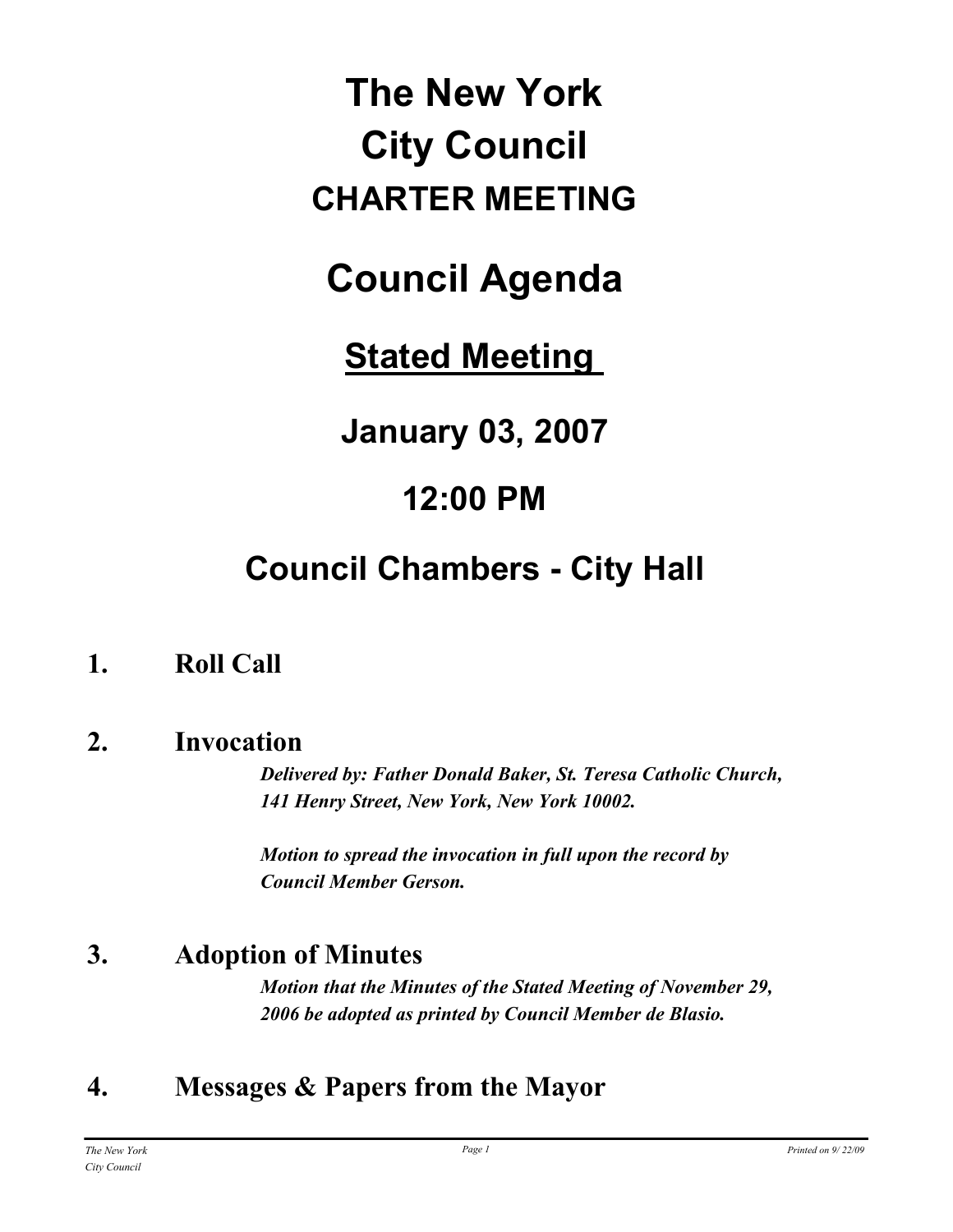| M 0495-2007 | <b>Nathan Leventhal, City Planning Commission</b>                                                                                                                                                                                                                                             |
|-------------|-----------------------------------------------------------------------------------------------------------------------------------------------------------------------------------------------------------------------------------------------------------------------------------------------|
|             | Communication from the Mayor - Submitting the name of<br>Nathan Leventhal to the Council for its advice and consent<br>regarding his appointment to the City Planning Commission,<br>Pursuant to Sections 31 and 192 of the City Charter.<br><b>Rules, Privileges &amp; Elections</b>         |
| M 0496-2007 | <b>Betty Y. Chen, City Planning Commission</b>                                                                                                                                                                                                                                                |
|             | Communication from the Mayor - Submitting the name of<br>Betty Y. Chen to the Council for its advice and consent<br>regarding her appointment to the City Planning Commission,<br>Pursuant to Sections 31 and 192 of the City Charter.<br><b>Rules, Privileges &amp; Elections</b>            |
| M 0497-2007 | <b>Richard W. Eaddy, City Planning Commission</b>                                                                                                                                                                                                                                             |
|             | Communication from the Mayor - Submitting the name of<br>Richard W. Eaddy to the Council for its advice and consent<br>regarding his reappointment to the City Planning Commission,<br>Pursuant to Sections 31 and 192 of the City Charter.<br><b>Rules, Privileges &amp; Elections</b>       |
| M 0498-2007 | Alfred C. Cerullo, III, City Planning Commission                                                                                                                                                                                                                                              |
|             | Communication from the Mayor - Submitting the name of<br>Alfred C. Cerullo, III to the Council for its advice and consent<br>regarding his reappointment to the City Planning Commission,<br>Pursuant to Sections 31 and 192 of the City Charter.<br><b>Rules, Privileges &amp; Elections</b> |

#### **Communications from City, County & Borough Offices 5.**

| M 0499-2007 | <b>Base Station License, B.C.S. Transportation Corporation</b> |
|-------------|----------------------------------------------------------------|
|             | Communication from the Taxi $&$ Limousine Commission –         |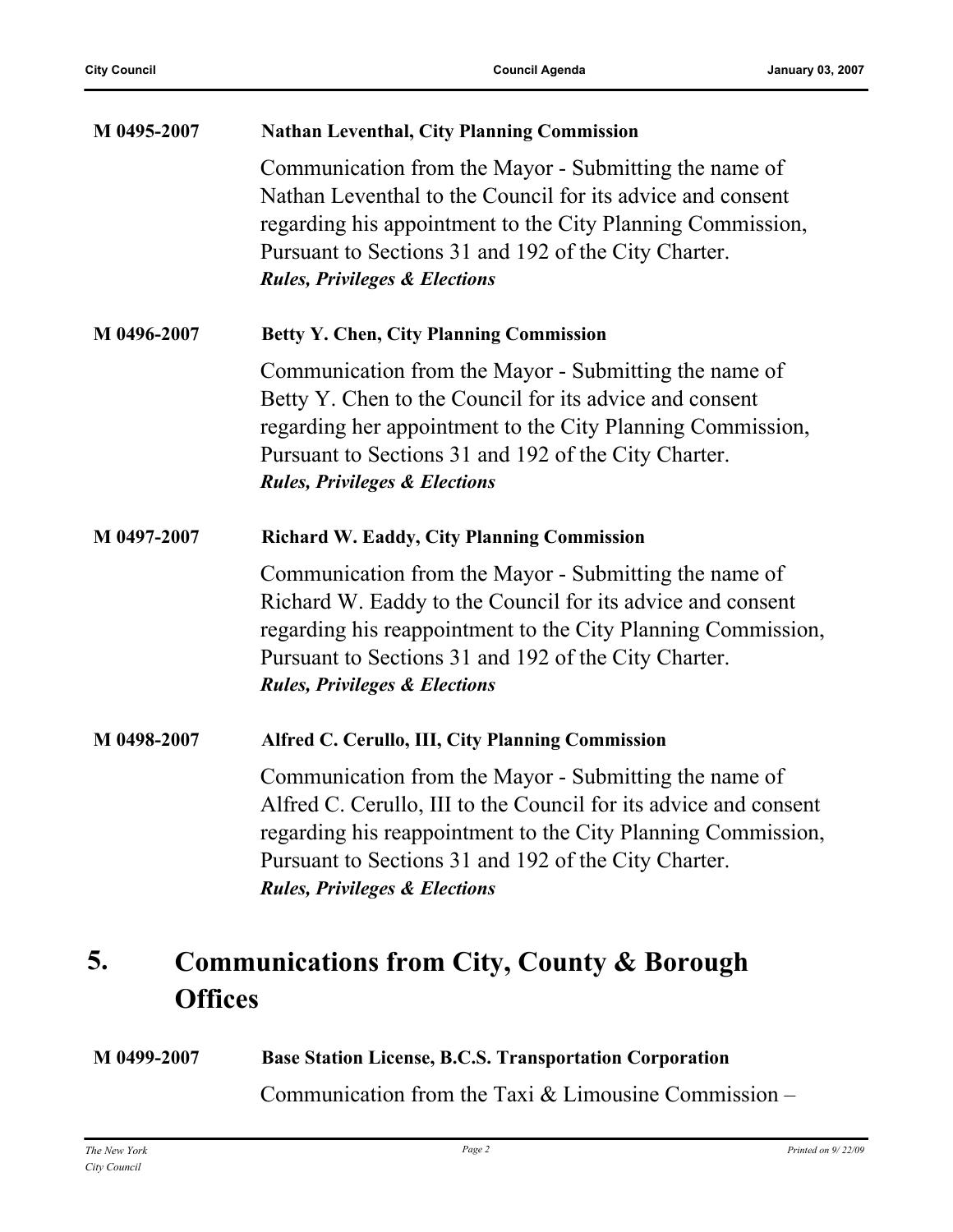÷,

|             | Submitting its approval of an application for a renewal base<br>station license B.C.S. Transportation Corporation, Council<br>District 47, pursuant to Section 19-511(i), of the<br>administrative code of the city of New York.<br><b>Transportation</b>                                                                 |
|-------------|---------------------------------------------------------------------------------------------------------------------------------------------------------------------------------------------------------------------------------------------------------------------------------------------------------------------------|
| M 0500-2007 | <b>Base Station License, Commack, Inc.</b>                                                                                                                                                                                                                                                                                |
|             | Communication from the Taxi $&$ Limousine Commission –<br>Submitting its approval of an application for a renewal base<br>station license Commack, Inc., Council District 26, pursuant<br>to Section 19-511(i), of the administrative code of the city of<br>New York.<br><b>Transportation</b>                           |
| M 0501-2007 | <b>Base Station License, Denise Car Service</b>                                                                                                                                                                                                                                                                           |
|             | Communication from the Taxi $&$ Limousine Commission –<br>Submitting its approval of an application for a renewal and<br>ownership change base station license Denise Car Service,<br>Council District 38, pursuant to Section 19-511(i), of the<br>administrative code of the city of New York.<br><b>Transportation</b> |
| M 0502-2007 | Base Station License, Eagle Car & Limousine Service Ltd.                                                                                                                                                                                                                                                                  |
|             | Communication from the Taxi $&$ Limousine Commission –<br>Submitting its approval of an application for a renewal base<br>station license Eagle Car & Limousine Service Ltd., Council<br>District 43, pursuant to Section 19-511(i), of the<br>administrative code of the city of New York.<br><b>Transportation</b>      |
| M 0503-2007 | Base Station License, Freedom Limousine & Car Service                                                                                                                                                                                                                                                                     |
|             | Communication from the Taxi $&$ Limousine Commission –<br>Submitting its approval of an application for a renewal base<br>station license Freedom Limousine & Car Service, Council<br>District 41, pursuant to Section 19-511(i), of the<br>administrative code of the city of New York.                                  |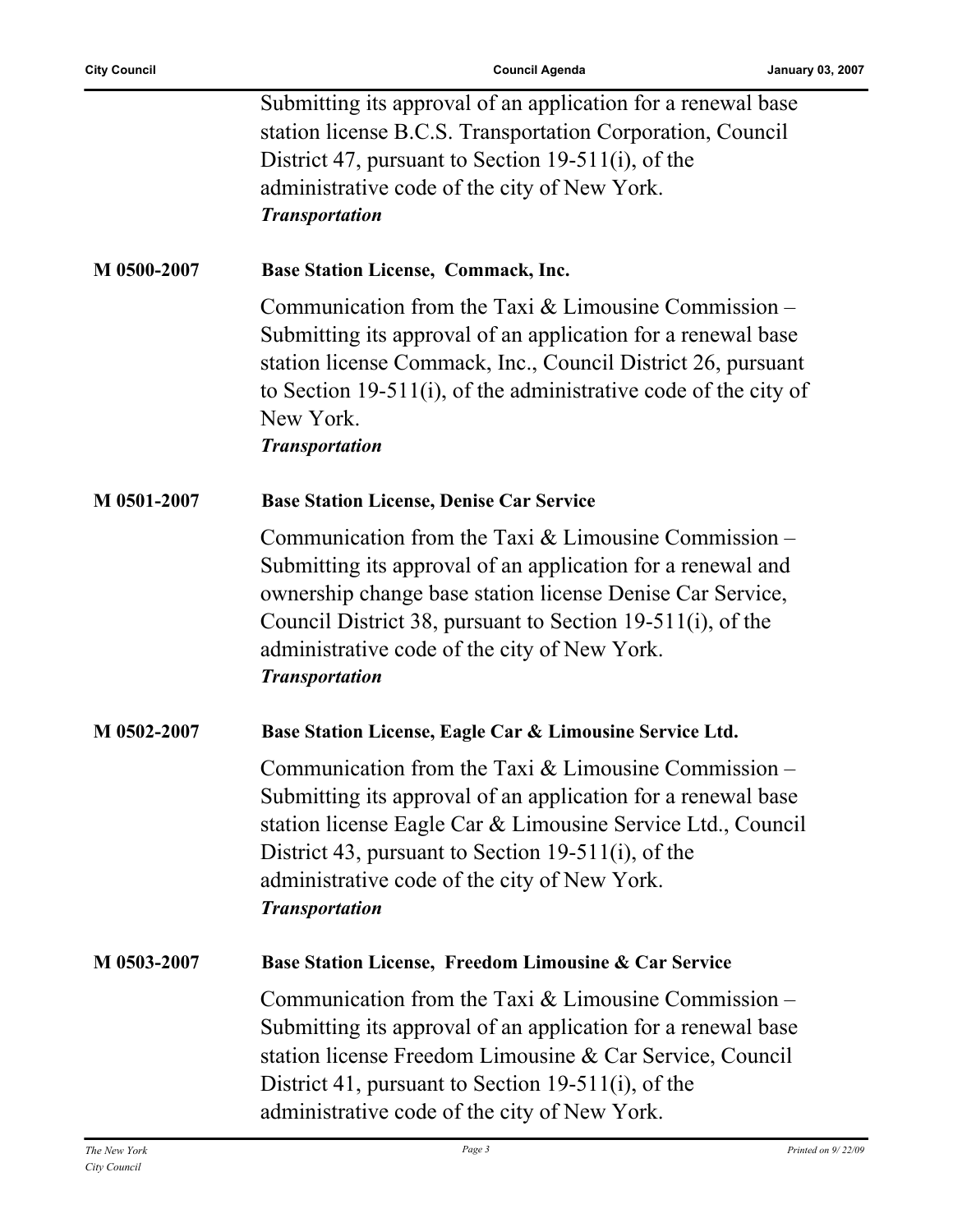|             | <b>Transportation</b>                                                                                                                                                                                                                                                                                              |
|-------------|--------------------------------------------------------------------------------------------------------------------------------------------------------------------------------------------------------------------------------------------------------------------------------------------------------------------|
| M 0504-2007 | Base Station License, Grand Limo. & Car Service Inc.                                                                                                                                                                                                                                                               |
|             | Communication from the Taxi $&$ Limousine Commission –<br>Submitting its approval of an application for a renewal base<br>station license Grand Limo. & Car Service Inc., Council<br>District 26, pursuant to Section 19-511(i), of the<br>administrative code of the city of New York.<br><b>Transportation</b>   |
| M 0505-2007 | Base Station License, International Car Service Inc.                                                                                                                                                                                                                                                               |
|             | Communication from the Taxi $&$ Limousine Commission –<br>Submitting its approval of an application for a renewal base<br>station license International Car Service Inc., Council District<br>35, pursuant to Section 19-511(i), of the administrative code<br>of the city of New York.<br><b>Transportation</b>   |
| M 0506-2007 | Base Station License, La Mexicana Express Inc.                                                                                                                                                                                                                                                                     |
|             | Communication from the Taxi $&$ Limousine Commission –<br>Submitting its approval of an application for a renewal base<br>station license La Mexicana Express Inc., Council District 38,<br>pursuant to Section 19-511(i), of the administrative code of<br>the city of New York.<br><b>Transportation</b>         |
| M 0507-2007 | Base Station License, Lower East Side Car Service Corp.                                                                                                                                                                                                                                                            |
|             | Communication from the Taxi $&$ Limousine Commission –<br>Submitting its approval of an application for a renewal base<br>station license Lower East Side Car Service Corp., Council<br>District 2, pursuant to Section 19-511(i), of the administrative<br>code of the city of New York.<br><b>Transportation</b> |
| M 0508-2007 | <b>Base Station License, Mega Radio Dispatcher Inc.</b>                                                                                                                                                                                                                                                            |
|             | Communication from the Taxi $&$ Limousine Commission –                                                                                                                                                                                                                                                             |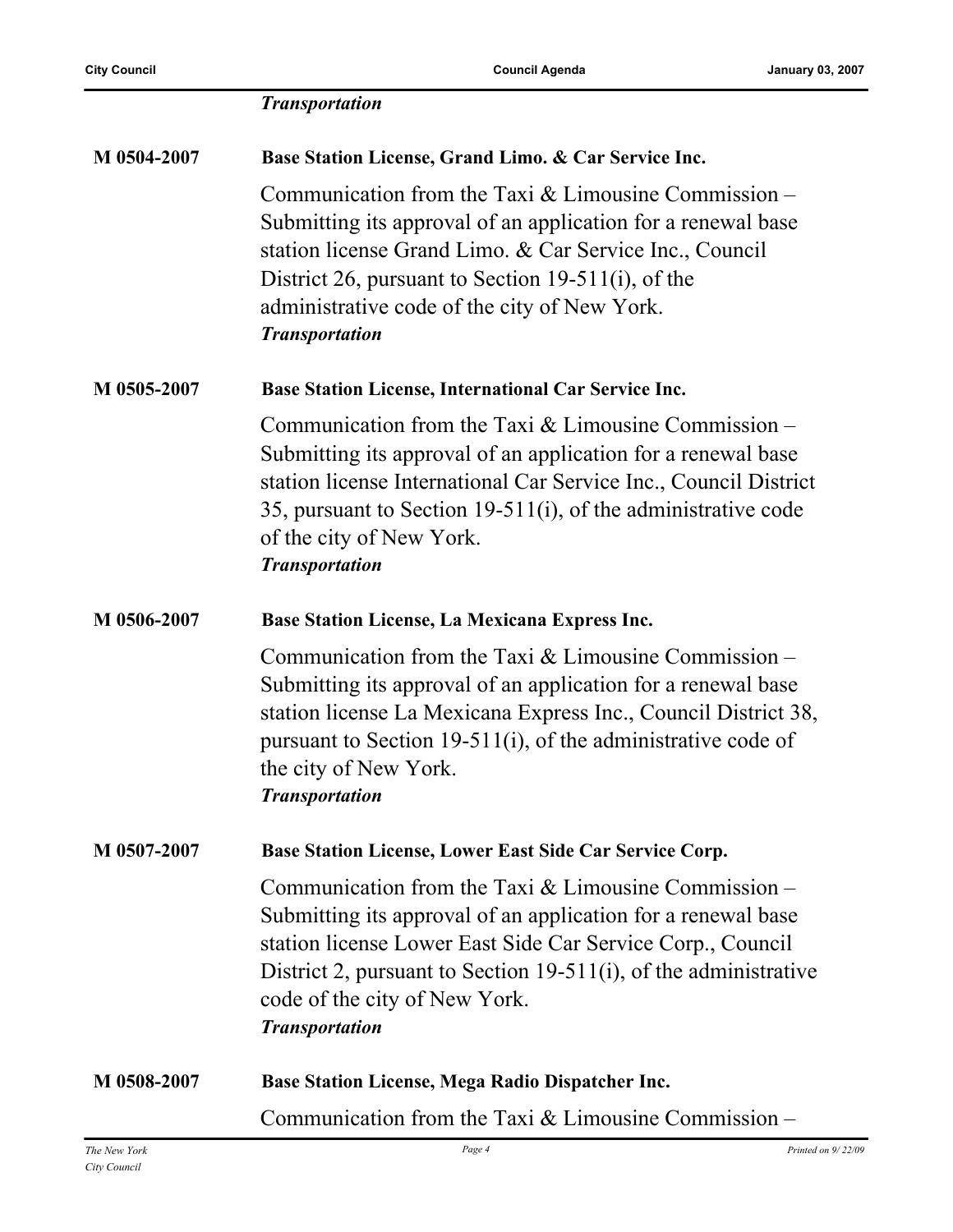ř.

|             | Submitting its approval of an application for a renewal base<br>station license Mega Radio Dispatcher Inc., Council District<br>17, pursuant to Section 19-511(i), of the administrative code<br>of the city of New York.<br><b>Transportation</b>                                                                |
|-------------|-------------------------------------------------------------------------------------------------------------------------------------------------------------------------------------------------------------------------------------------------------------------------------------------------------------------|
| M 0509-2007 | <b>Base Station License, Ocean Car Service Inc.</b>                                                                                                                                                                                                                                                               |
|             | Communication from the Taxi $&$ Limousine Commission –<br>Submitting its approval of an application for a renewal base<br>station license Ocean Car Service Inc., Council District 32,<br>pursuant to Section 19-511(i), of the administrative code of<br>the city of New York.<br><b>Transportation</b>          |
| M 0510-2007 | Base Station License, Ochs McGuiness Car Service Inc.                                                                                                                                                                                                                                                             |
|             | Communication from the Taxi $&$ Limousine Commission –<br>Submitting its approval of an application for a renewal base<br>station license Ochs McGuiness Car Service Inc., Council<br>District 33, pursuant to Section 19-511(i), of the<br>administrative code of the city of New York.<br><b>Transportation</b> |
| M 0511-2007 | Base Station License, Olympic Luxury Car Service Inc.                                                                                                                                                                                                                                                             |
|             | Communication from the Taxi $&$ Limousine Commission –<br>Submitting its approval of an application for a renewal base<br>station license Olympic Luxury Car Service Inc., Council<br>District 22, pursuant to Section 19-511(i), of the<br>administrative code of the city of New York.<br><b>Transportation</b> |
| M 0512-2007 | <b>Base Station License, Community Car Service Corp.</b>                                                                                                                                                                                                                                                          |
|             | Communication from the Taxi & Limousine Commission -<br>Submitting its approval of an application for a relocation base<br>station license Community Car Service Corp., Council District<br>12, pursuant to Section 19-511(i), of the administrative code<br>of the city of New York.                             |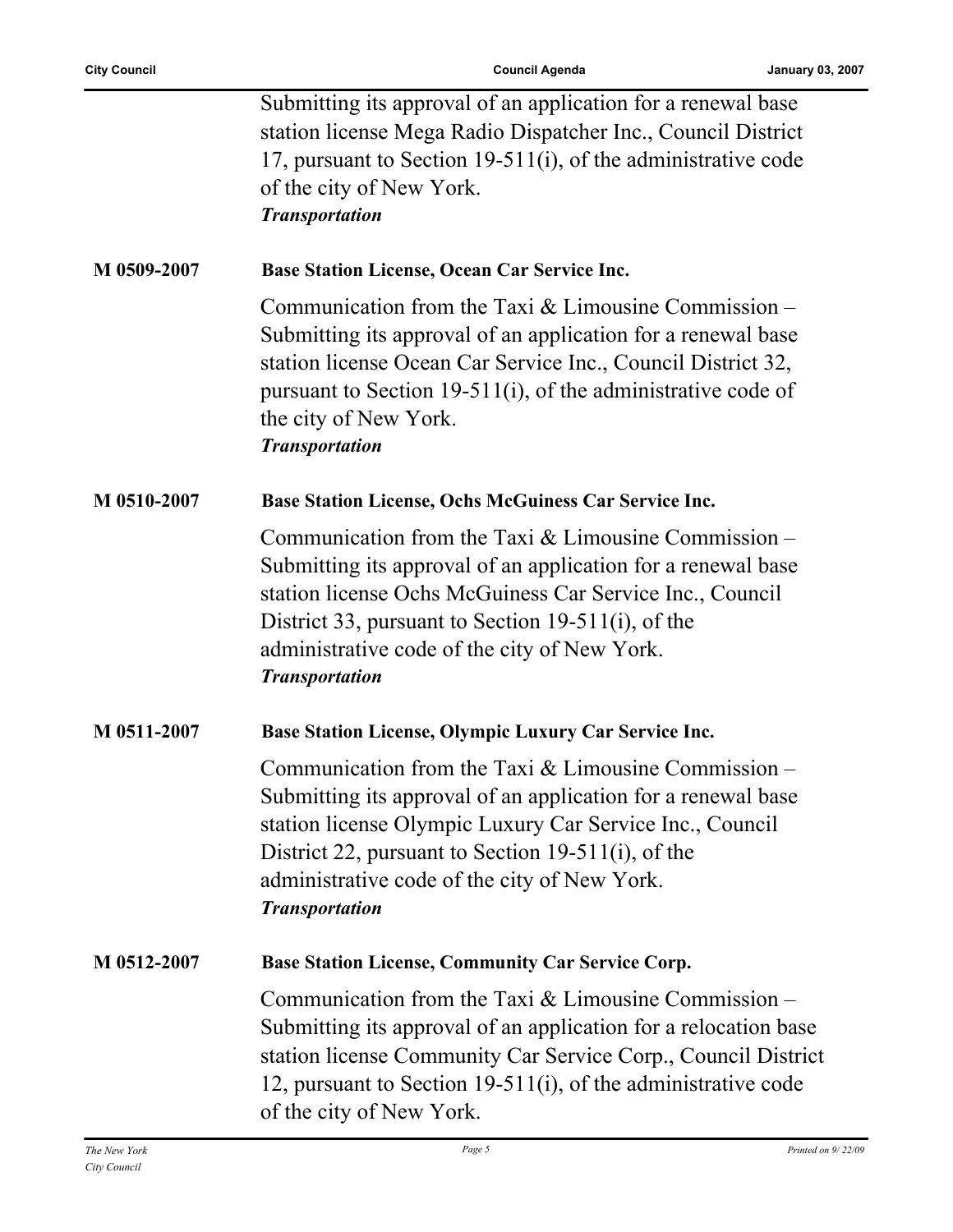#### *Transportation*

**M 0513-2007 Base Station License, Bloomingdale Car Service Inc.** Communication from the Taxi & Limousine Commission – Submitting its approval of an application for a name change, ownership change and relocation base station license Bloomingdale Car Service Inc., Council District 50 and 51, pursuant to Section 19-511(i), of the administrative code of the city of New York. *Transportation*

### **6. Petitions and Communications**

| M 0514-2007 | Andrew Lanza - Submitting his resignation as a member of the<br>NYC Council effective December 31, 2006.                                                                                                                             |
|-------------|--------------------------------------------------------------------------------------------------------------------------------------------------------------------------------------------------------------------------------------|
|             | Communication from Council Member Andrew Lanza -<br>Submitting his resignation as a member of the New York City<br>Council effective December 31, 2006.<br>Received, Ordered, Printed & Filed                                        |
| M 0515-2007 | <b>Yvette D. Clarke - Submitting her resignation as a member of</b><br>the New York City Council effective the close of business on<br>Tuesday, January 2, 2007.                                                                     |
|             | Communication from Council Member Yvette D. Clarke -<br>Submitting her resignation as a member of the New York City<br>Council effective the close of business on Tuesday, January 2,<br>2007.<br>Received, Ordered, Printed & Filed |
| M 0516-2007 | <b>Motion to file certain State Legislative Resolutions.</b>                                                                                                                                                                         |
|             | Motion to file certain State Legislative Resolutions.<br>Received, Ordered, Printed & Filed                                                                                                                                          |

# **7. Land Use Call-Ups**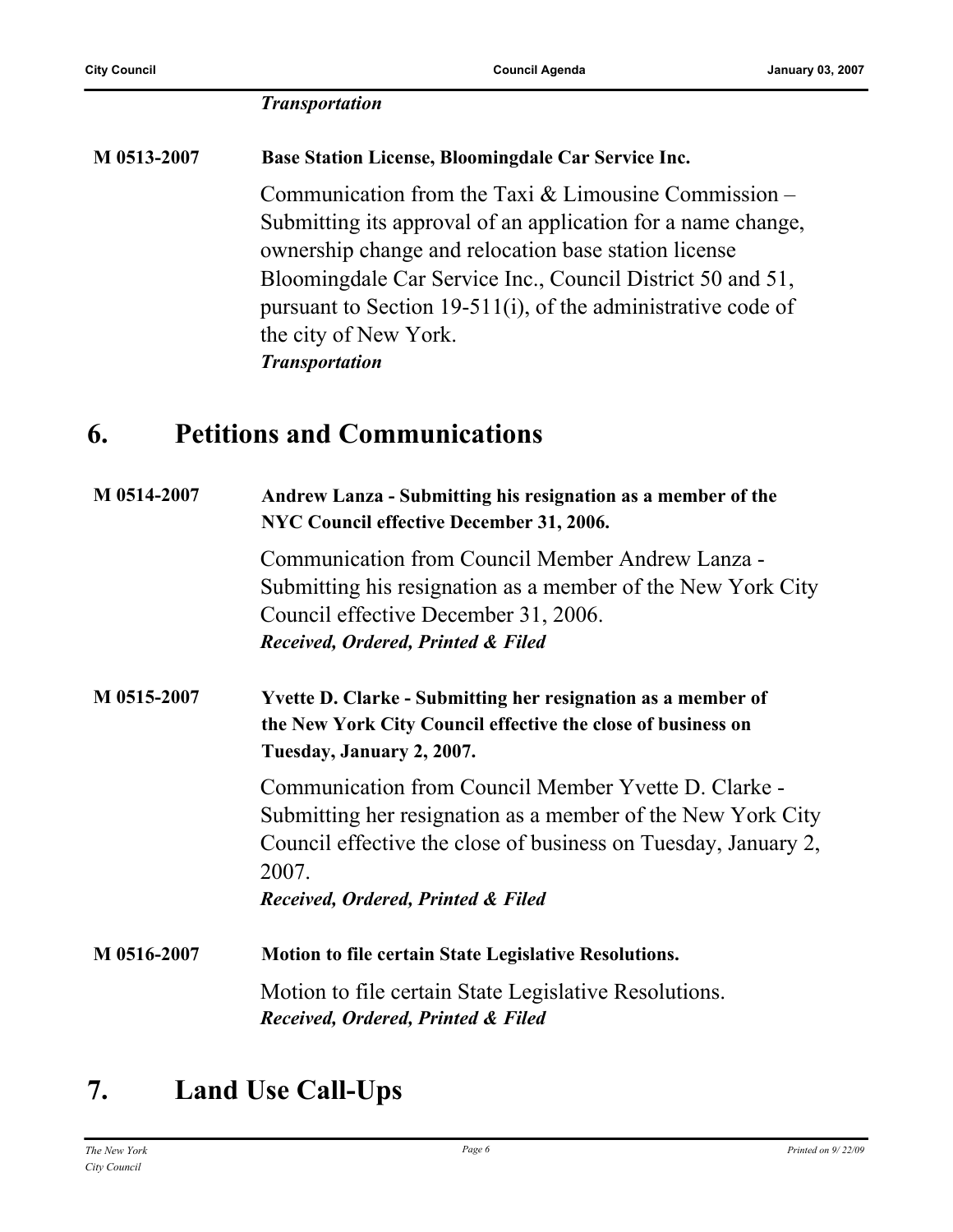*None*

## **8. Communication from the Speaker**

- **9. Discussion of General Orders**
- **10. Reports of Special Committees** *None*

### **11. Reports of Standing Committees**

#### **Report of the Committee on Environmental Protection**

**Int 0018-2006-A An assessment of city facilities regarding certain clean on-site power generation technologies.**

> a Local Law to amend the administrative code of the city of New York, in relation to an assessment of city facilities regarding certain clean on-site power generation technologies. *Amended and Coupled on GO*

#### **Report of the Committee on Land Use**

**Res 0681-2007 UDAAP, 7 Saratoga Ave. & 1510-1524 Broadway, Brooklyn (C060526HAK)**

> Resolution approving a motion to file an application submitted by the Department of Housing Preservation and Development, ULURP No. C 060526 HAK (L.U. No. 233; C 060526 HAK).

*Coupled to be Filed Pursuant to Letter of Withdrawal*

# **12. General Orders Calendar**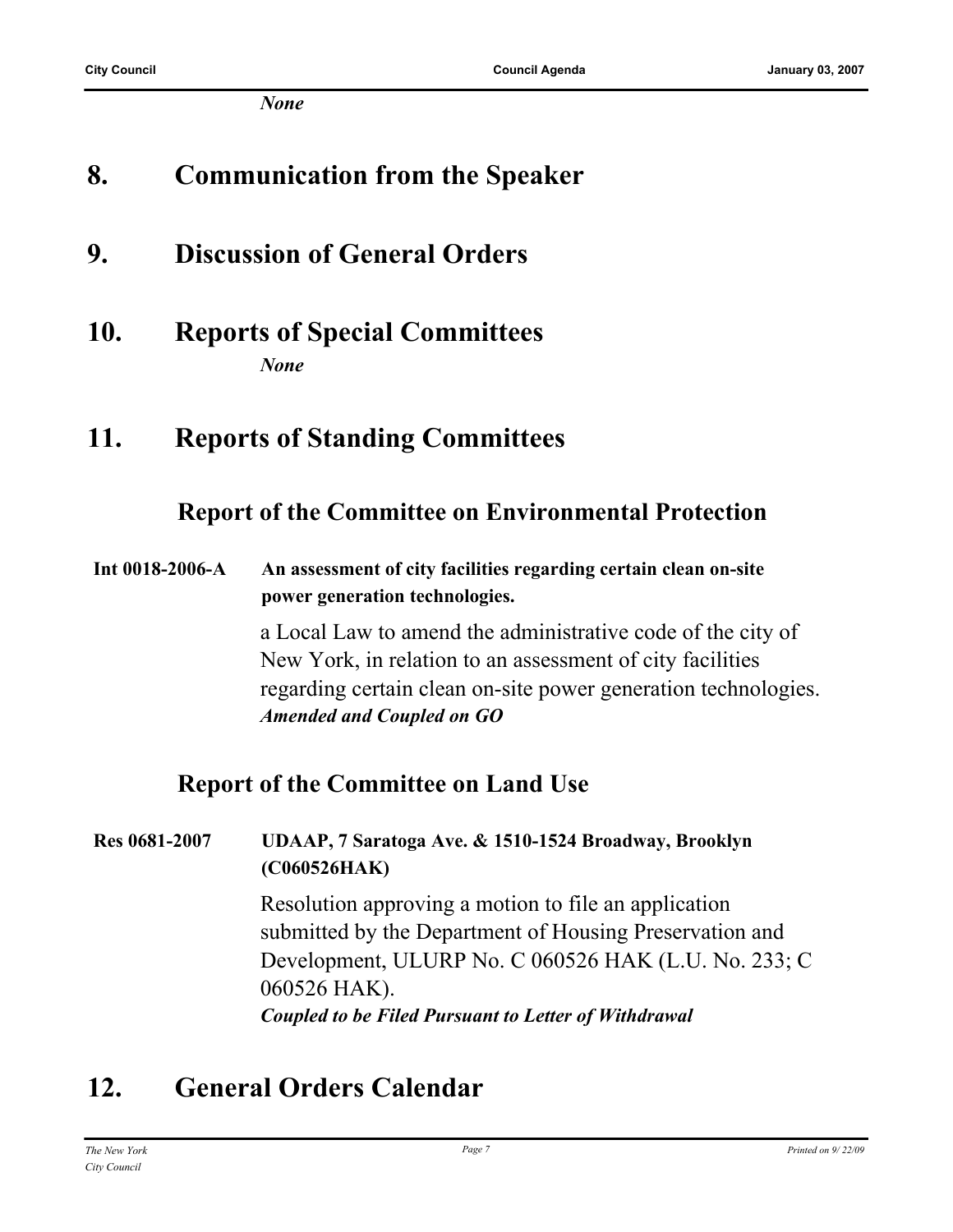#### **T2006-0001 Commissioner of Deeds**

Commissioner of Deeds *Coupled on GO*

#### **Coupled on General Order Calendar**

#### **Environmental Protection**

**Int 0018-2006-A An assessment of city facilities regarding certain clean on-site power generation technologies.** *A and GO*

### **Land Use**

**Res 0681-2007 UDAAP, 7 Saratoga Ave. & 1510-1524 Broadway, Brooklyn (C060526HAK)** *Filed*

#### **General Order Calendar**

- **T2006-0001 Commissioner of Deeds** *GO*
- **Introduction & Reading of Bills See Attached 13.**
- **14. Discussion of Resolutions**

## **15. Resolutons**

*None*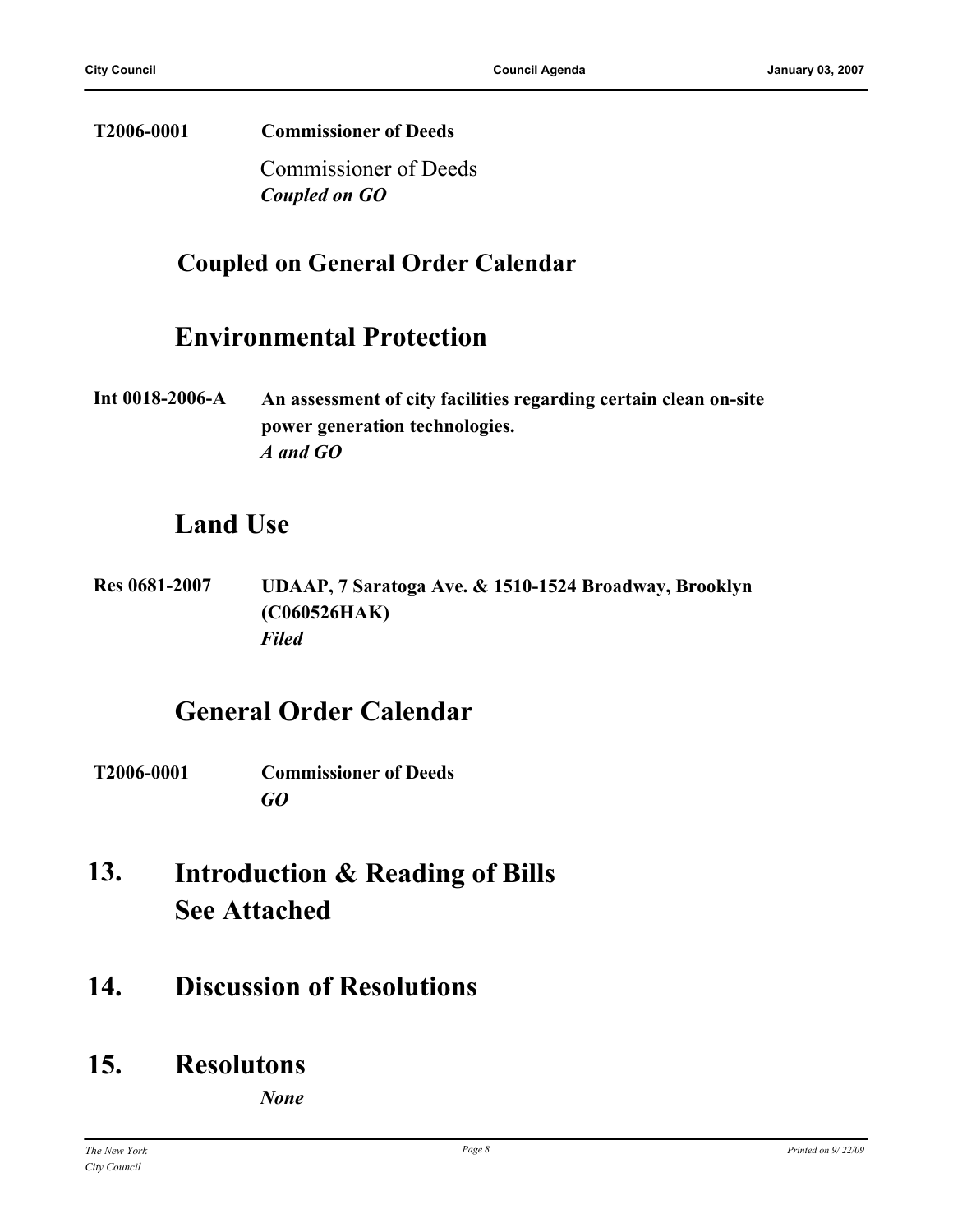# **16. General Discussion**

# **17. Extension of Remarks**

### **INTRODUCTION AND READING OF BILLS**

| Res 0679-2007 | By Council Members Baez, Gonzalez, Jackson, James,<br>Mark-Viverito, Nelson, Stewart, Gerson and Mendez                                                                                                                                                                                                                                   |
|---------------|-------------------------------------------------------------------------------------------------------------------------------------------------------------------------------------------------------------------------------------------------------------------------------------------------------------------------------------------|
|               | Resolution calling upon the New York City Department of<br>Education to change the minimum standards for investigating<br>excessive student absences and reporting such absences to the<br>State Central Registrar in order to better safeguard children.<br><b>Education</b>                                                             |
| Int 0496-2007 | By Council Members Brewer, Jackson, Mealy, Weprin, Gerson, Liu,<br>Recchia Jr. and Sears                                                                                                                                                                                                                                                  |
|               | A Local Law to amend the administrative code of the city of<br>New York, in relation to mandating that the commissioner of<br>the fire department promulgate rules requiring certain building<br>owners to file a list with the fire department indicating the<br>number of each floor of the building.<br><b>Housing &amp; Buildings</b> |
| Res 0680-2007 | By Council Members Fidler, Brewer, Gonzalez, Jackson, James,<br>Nelson, Recchia Jr., Sears, Stewart, Weprin and Gerson                                                                                                                                                                                                                    |
|               | Resolution calling upon the New York State Legislature to<br>reschedule next year's Primary Election to a date other than<br>September 11, 2007.<br><b>Governmental Operations</b>                                                                                                                                                        |
| Int 0497-2007 | By Council Members Gerson, Brewer, Fidler, Gentile, Gonzalez,<br>Jackson, James, Koppell, Mealy, Nelson, Sears, Weprin and de<br><b>Blasio</b>                                                                                                                                                                                            |
|               | A Local Law to amend the administrative code of the city of                                                                                                                                                                                                                                                                               |